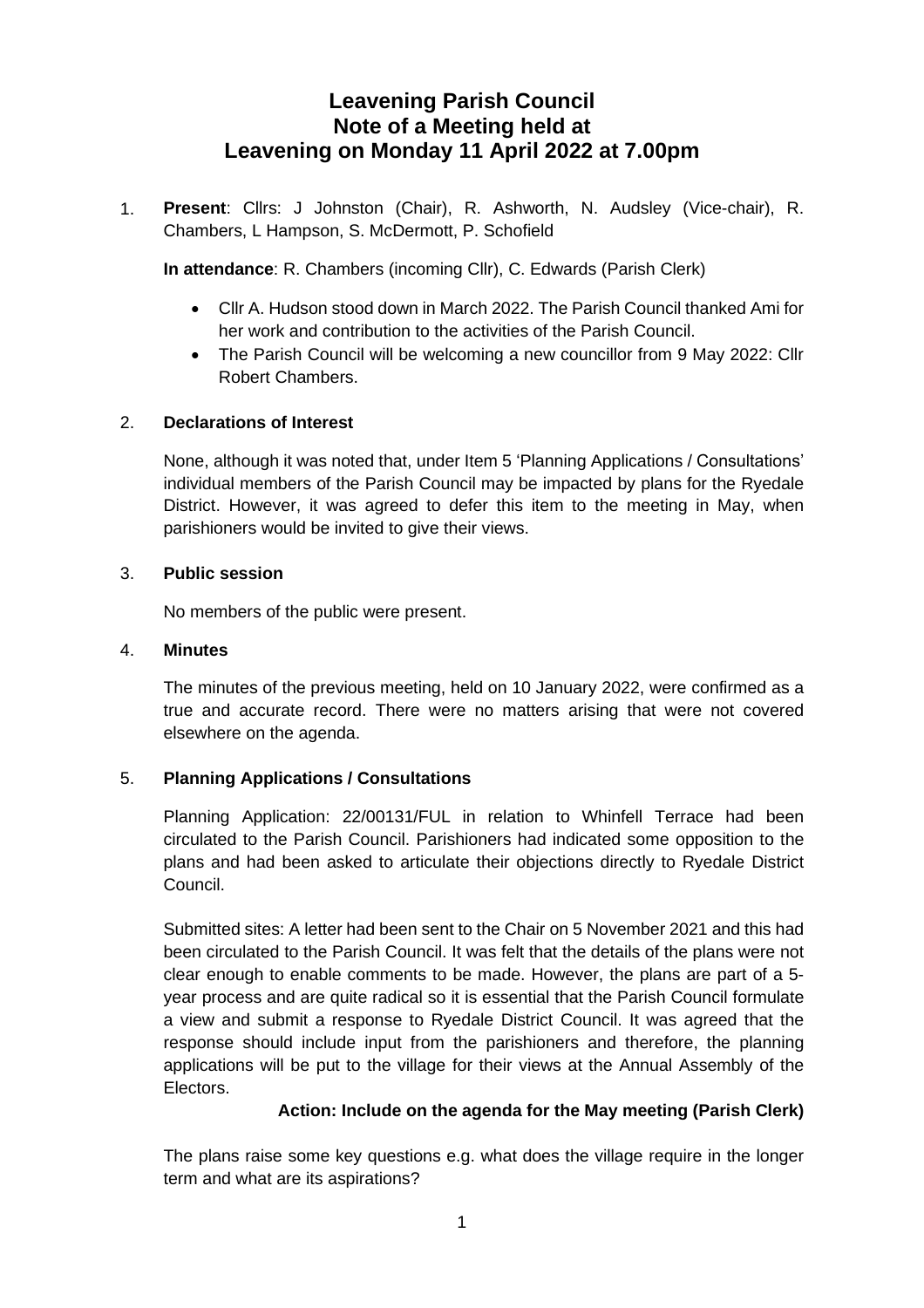It was agreed that a clear response to the proposals is required, with 2-3 points for each planning application.

# **Action: Draft a newsletter / invitation for circulation to the village (Cllrs P. Schofield and J. Johnston)**

#### 6. **Finance & Business**

a) The Annual Governance and Accountability Return (AGAR) for 2021/2 will be due in July 2022. Information has been circulated by the YLCA. The Parish Council will complete the shorter return as required for small councils.

# **Action: Prepare the AGAR for submission in July 2022 (Cllr N. Audsley)**

- b) Financial Information from committees: There has not been any major movements from any of the sub-committees since the meeting on 10 January 2022.
	- The Play Area Committee still has £1k of funds remaining and has recently spent £150 on renovations to the play area but these are generally cosmetic. It has been noted that additional work is required to replace some of the structure but this cannot be done easily. The fence also requires replacement and will cost approximately £200 - £300.
	- The Picnic Site Committee: there has not been any expenditure by this committee but an application to Ryedale District Council for the annual funding income is required for 2022/3.

#### **Action: Cllr P. Schofield**

It was noted that rural crime had been identified in the shape of identified hedge plants being stolen. This has been passed to Kelvin Hughes who runs the picnic site.

- The Events Committee: there has been no expenditure since the last meeting in January 2022 but it is planning events in relation to the Platinum Jubilee in June 2022 which will incur additional expenditure.
- c) The Parish Council received the bank statements since the previous meeting. Very little has been spent except payment for the following:
	- A training course in January 2022
	- The Clerk's salary
	- Portaloos for the Platinum Jubilee event in the parish
	- Payment for the submission of the AGAR
	- Payment for the Defibrillator pads

Cllr S. McDermott circulates the forms for signatories on the bank accounts. It was noted that the Parish Clerk should carry out this role but until a new parish clerk is appointed, another councillor will need take on the role of signatory.

- d) Burial fees:
	- Queries had been received recently from parishioners regarding the burial fees.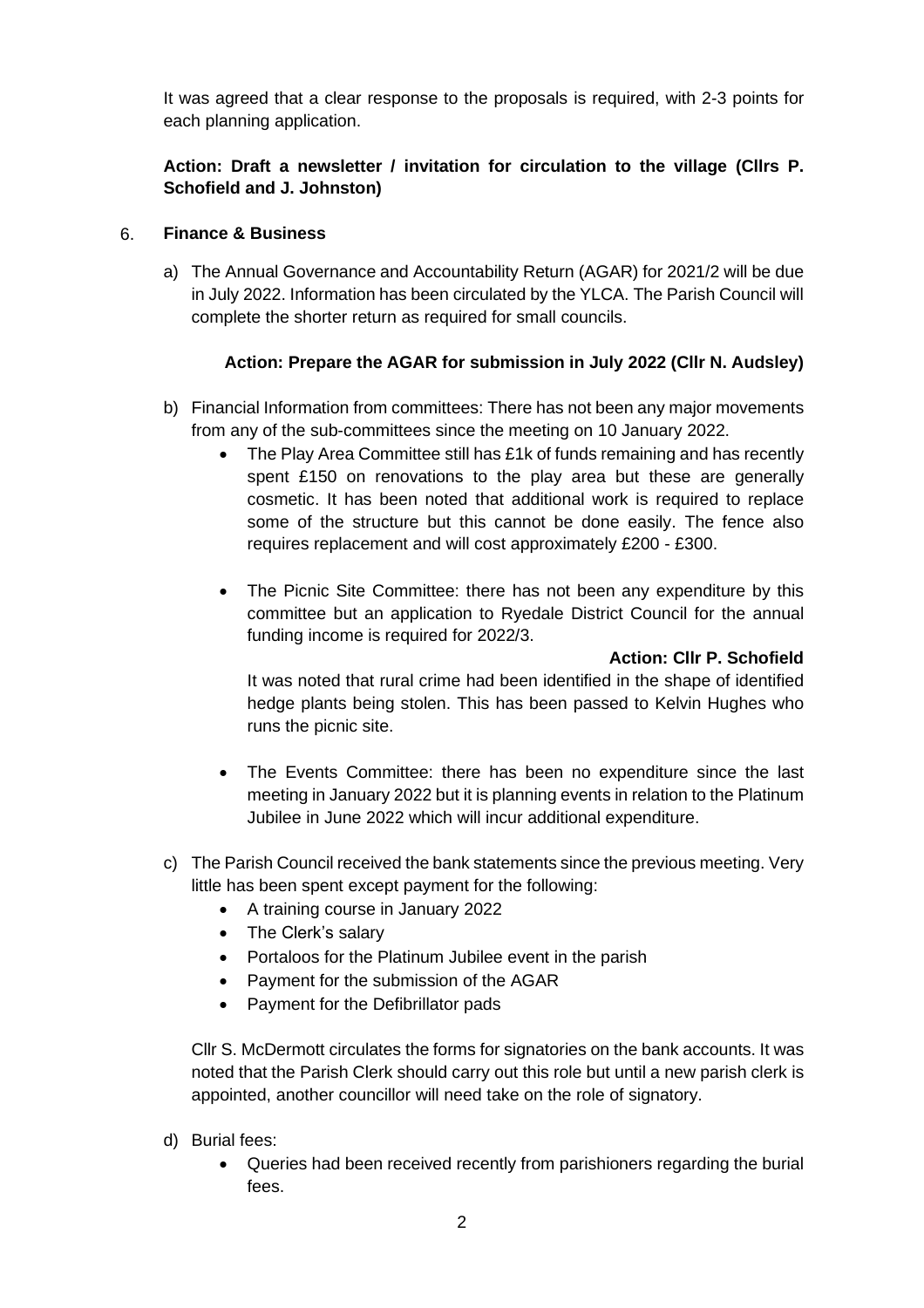- Cllr S. McDermott has been doing some research to match the burial plots to names to create a record. There is no summary of fees to be charged. It costs more to purchase a burial site for someone who is not a member of the village - £300 more. In some cases, sites are reserved and pre-paid.
- The Parish Council has two bound books which provide the plot numbers, the name and the date.
- This matter has been discussed at previous Parish Council meetings a few years ago and it was agreed to locate those minutes.

# **The following actions were agreed:**

- **Locate the minutes from previous meetings (Cllr N. Audsley)**
- **Respond to the queries received once there is more information available (Cllr L. Hampson)**
- **Prepare a register of burial fees and burial plots and a proposal for fees for agreement at the next ordinary Parish Council meeting (Cllr S. McDermott)**

# 7. **Elections May 2022**

All members of the Parish Council have been returned unopposed.

# 8. **Speeding in the village**

Cllr S. McDermott circulated VAS reports to the Parish Council.

a) Speed Signs:

One of the speeding signs is currently at Scagglethorpe and will be there for 2 months when it will be relocated to Birdshall. It was questioned by the Parish Council whether the 2-month allocation a suitable period for each village.

In addition, Leavening has its own sign located currently at Leavening Rise. It is planned to move this down to York Road to obtain some fresh traffic / speeding data and then to present this to parishioners.

Recent data collected indicated that:

- 308 vehicles passed the sign over a period of 3 months travelling between 30 and 40 mph.
- 85% of these were going at 30 mph or less.
- 95% are doing 35mph or less.

If vehicle length is lower than the specified length, the speed sign won't be activated and therefore won't be registered as part of the data.

It was noted that signs can provide speed data for cars leaving the village as well as those approaching it.

# b) Twenty's Plenty:

It was proposed to obtain results from the speed camera and to use this and the data collected above to write a proposal for the village to consider '20's plenty' at the Annual Assembly of the Electors.

#### **Action Cllr S. McDermott**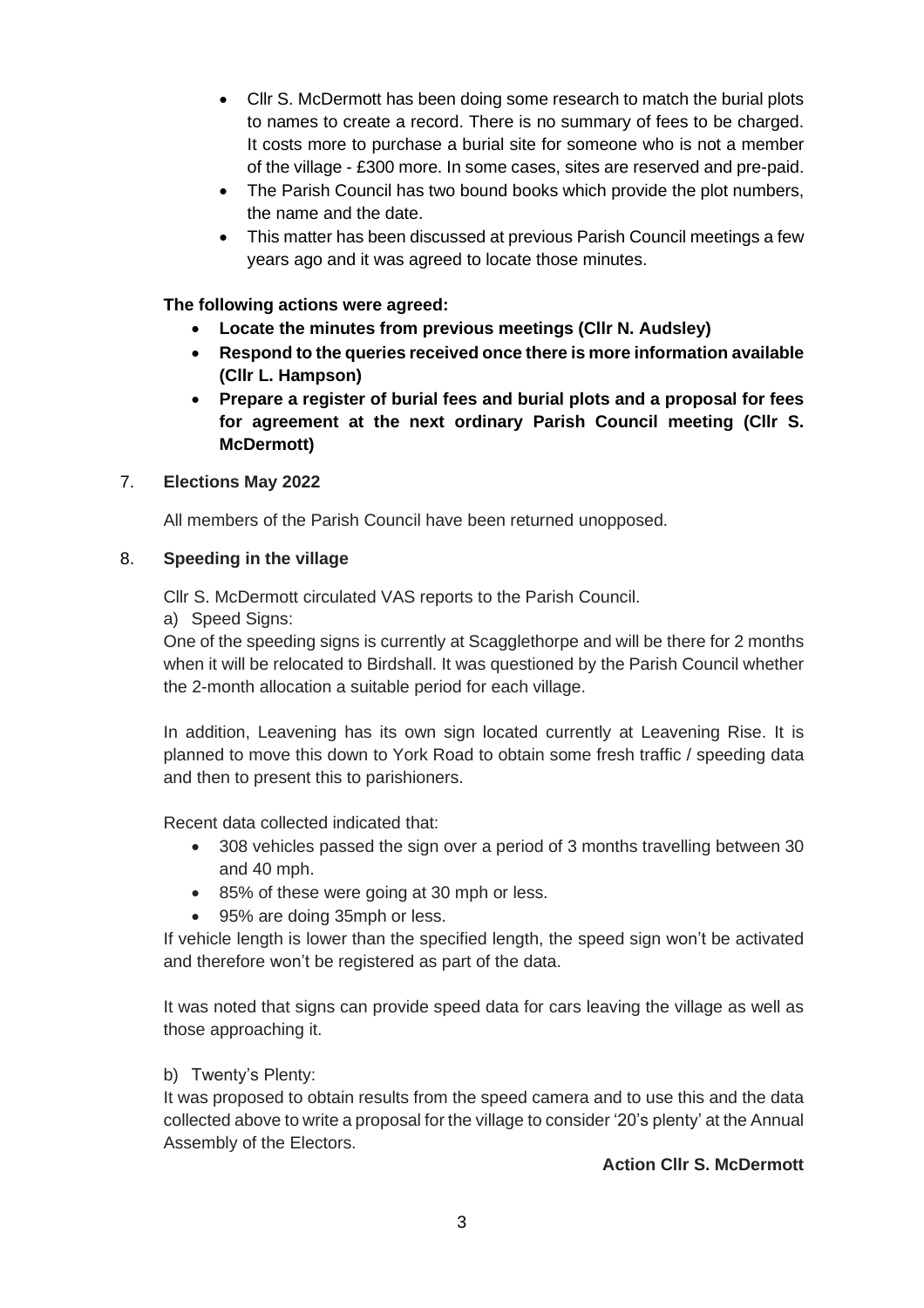#### 9. **Preston Hill Housing Development**

It was proposed to bring this to the Annual Assembly of the Electors meeting in May 2022. It was originally planned to invite the Finance Officer from Ryedale District Council but there were some difficulty in aligning dates. It was agreed that Cllr P. Schofield would meet the Finance Officer in person at the council offices in Ryedale to determine the situation. It seems the funding remit is wide and any individual within the Leavening Parish can put forward a proposal.

# **Action: Cllr P. Schofield**

#### 10. **Noticeboards, Facebook and website**

These continue to be updated.

#### 11. **Preparation for future meetings**

The Parish Council agreed to combine the following meetings:

- Annual Assembly of the Electors (to be held between 1 March and 1 June each year)
- The Annual Meeting of the Council, to be held between 10 May and 25 May 2022 this year

The date for the one combined meeting is **Wednesday 18 May 2022** at **7.00pm** in the Venerable Bede Church. This meeting will also swear in the Chair and the Vice Chair.

It was noted that Parish Council funds cannot be used to provide refreshments.

#### 12. **Flooding in the village**

Although work had been carried out in December 2021 to rectify the flooding, this had not been resolved and the flooding is still present during periods of heavy rainfall.

The Parish Clerk had contacted the NYCC on 2 March 2022 to raise the issue with them again but no response had been received. It was agreed that the Clerk would follow up on this.

#### **Action: C. Edwards**

[The following response was received on 14 April 2022 from the NYCC:

*The local highways officer and maintenance manager have recently met the resident and discussed the situation. They are planning to revisit the site during heavy rain to observe how rainwater is moving across the area. We are in contact with the resident and once our investigations are complete decisions will be made as to an appropriate course of action*].

It was agreed that the Parish Council would contact the residents experiencing issues with the flooding.

#### **Action: Cllr N. Audsley**

# 13. **Golden Well Equipment**

The Parish Council is monitoring any concerns raised by residents in the village. The Parish Council will write to NYCC Highways with photos to ask them to enforce their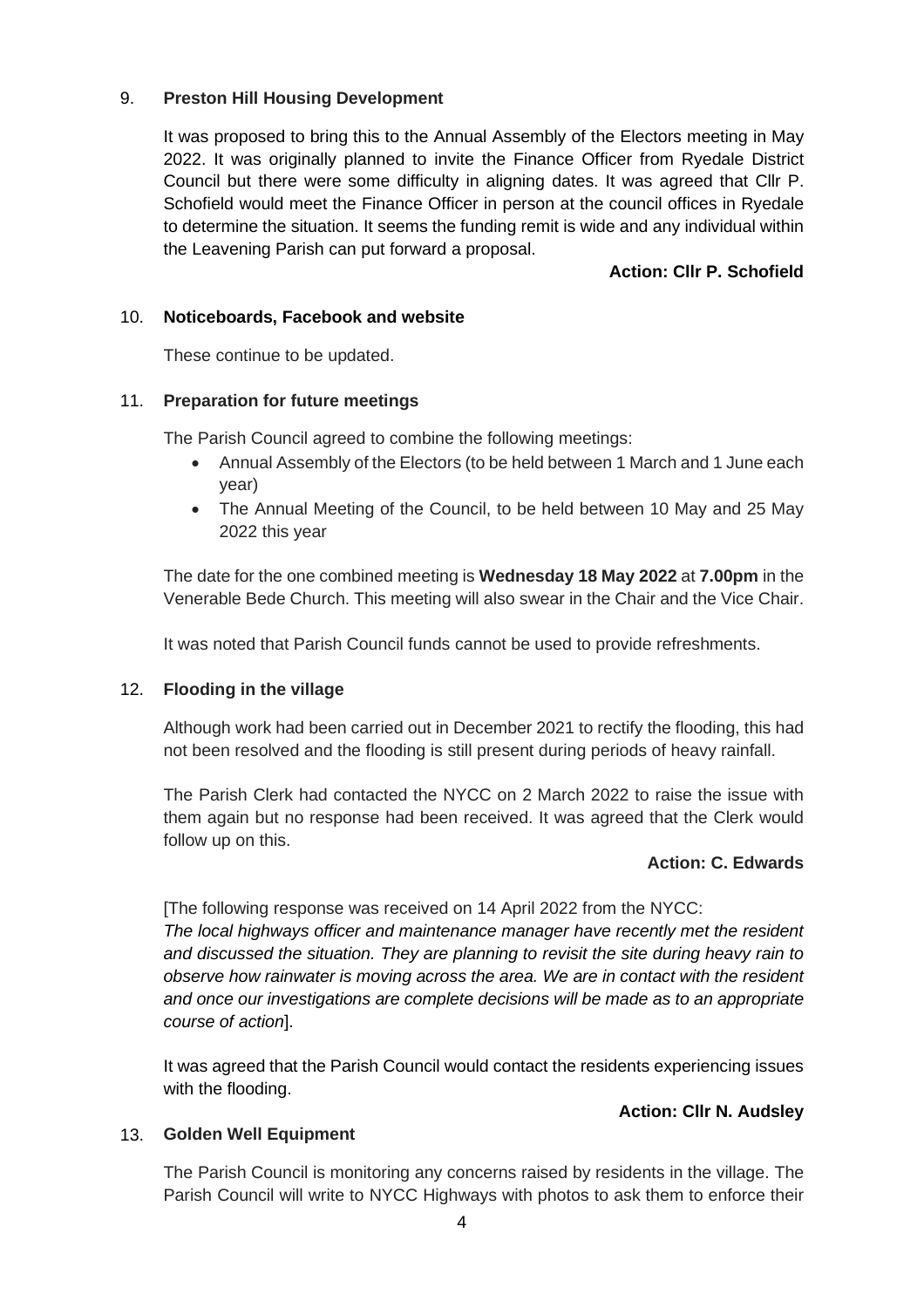own rules regarding parking on junctions. It will also be pointed out that the grass cannot be cut because vehicles are parked there but the predominant concerns are those of the safety of passing vehicles and pedestrians.

#### **Action: Cllr P. Schofield**

### 14. **Telephone box**

Ryedale District council and British Telecom have confirmed that the telephone box in Leavening is active. The Chair, Cllr J. Johnston, will circulate a message on social media about this. The issue is now resolved.

### **Action: Cllr J. Johnston**

#### 15. **Risk Assessments**

The Parish Council reviewed the Parish Risk Registers. It was agreed to amend this to include GDPR and the website; the Parish Council owns the website and there are potentially issues with both GDPR and accessibility.

The Parish Council approved the Risk Registers subject to the inclusion of the risks associated with GDPR. The updated version will be circulated to the next ordinary Parish Council meeting.

# **Action: Update the Risk Registers and send to the Chair for approval, then circulate to a future meeting (Parish Clerk)**

#### 16. **Platinum Jubilee**

The Events Committee held a meeting on 9 March 2022 which included a general discussion on the Platinum Jubilee event to be held in the parish.

- The Jubilee picnic will be held from 2pm 6pm on Sunday 5 June 2022.
- The event will be preceded by a fancy dress competition, starting at 1.30pm
- It was determined that the marquee is suitable for the event and the committee has permission to erect the marquee on the field.
- It was decided that parishioners and others attending the event will be invited to bring their own food for a picnic or similar. There will be a bar and a license has been obtained (soft drinks will also be provided).
- Graham Hargreaves will provide music on the day.
- The committee will ensure that they hold relevant insurance this is provided by Ecclesiastical

The next Events Committee meeting will be held in the Jolly Farmer Inn on Wednesday 4 May 2022 at 8.00pm.

# 17. **Issues relating to smaller councils**

A letter had been received from the North Yorkshire County Council seeking issues that pertain to smaller councils. This had been circulated to the Parish Council. The Chair will follow up on this.